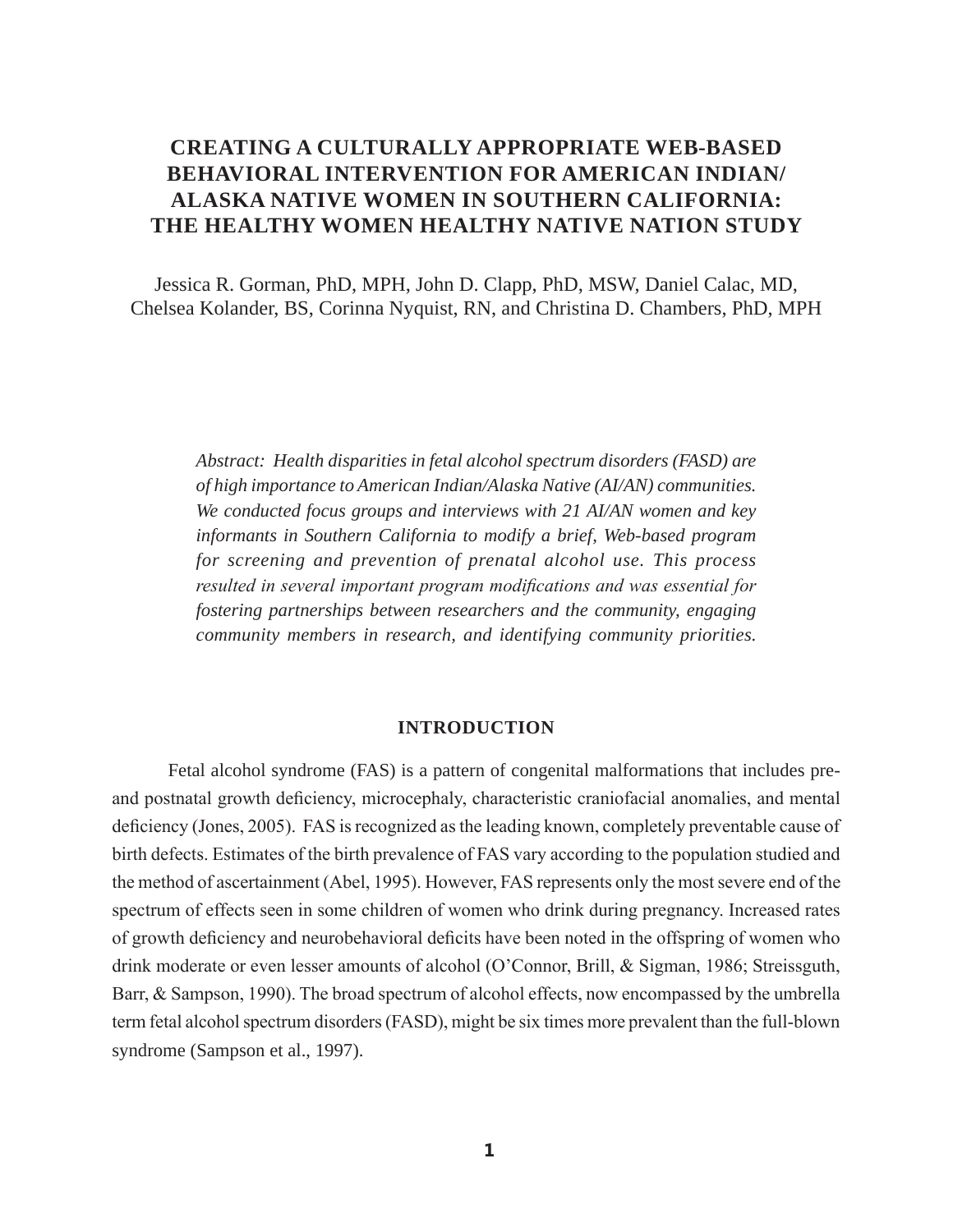American Indian/Alaska Native (AI/AN) women in the U.S. have poorer health across several outcomes, as compared to the general population. The infant mortality rate among Native women within the 35-state Indian Health Service area is 28% higher than the overall rate (8.8 vs. 6.9 per 1000 live births, respectively; Indian Health Service, 2008). Some of the highest rates of FAS in the U.S. have also been reported among AI/AN populations (Abel, 1995; May & Gossage, 2001). While prevalence estimates vary widely, data suggest that at least some AI/AIN groups are at high risk (May & Gossage, 2001; May et al., 2009). As such, FASD is of considerable public health interest, and represents a health disparity that is of high importance to AI/AN communities.

There are more than 550 federally recognized tribes in the United States, each with a unique history, geography, and culture. It is not surprising, then, that the patterns of alcohol use are also heterogeneous across AI/AN groups and differ from those found in general U.S. population surveys. Beals and colleagues compared quantity and frequency of reported alcohol use in the general U.S. population to that of Southwest and Northern Plains tribes (Beals et al., 2003). Results suggest that alcohol use patterns vary by region and that AIs from both regions are more likely to be lifetime abstainers of alcohol than the U.S. population overall. Others have identified a high rate of alcohol consumption among Northern Plains AI women attending a prenatal clinic, where 74.% consumed alcohol prior to pregnancy and 16.2% consumed any alcohol while pregnant (May et al., 2004). The proportion of Southern California AI/AN women of childbearing age who consume alcohol in quantities and patterns that would be of concern for the development of the embryo in the early weeks of pregnancy is unknown.

Half of pregnancies in the U.S. are not recognized until the fifth or sixth week of gestation, by which time a significant proportion of embryonic development has already been completed (Jacobson, Jacobson, & Sokol, 1996). Therefore, non-pregnant women of childbearing age represent an important audience for interventions aiming to reduce alcohol-exposed pregnancies. The Screening, Brief Intervention, and Referral for Treatment (SBIRT) approach has been shown to be effective in reducing drinking among women of childbearing age (Floyd et al., 2007; Manwell, Fleming, Mundt, Stauffacher, & Barry, 2000). SBIRT is based on Motivational Interviewing, a directive approach to enhance intrinsic motivation for behavior change (Miller, 2002). A Web-based SBIRT intervention was recently developed for use among non-pregnant women of childbearing age who receive Women, Infants, and Children (WIC) services in Southern California. In a small randomized controlled trial, 150 women were randomly assigned to receive either this Web-based intervention followed by personalized feedback, or general information about FASD and the risks of alcohol use during pregnancy. The intervention was unique in that it was designed to modify drinking behaviors that might not be "risky" for non-pregnant women, but could be risky if a woman became pregnant and continued them. The motivation to change was linked directly to the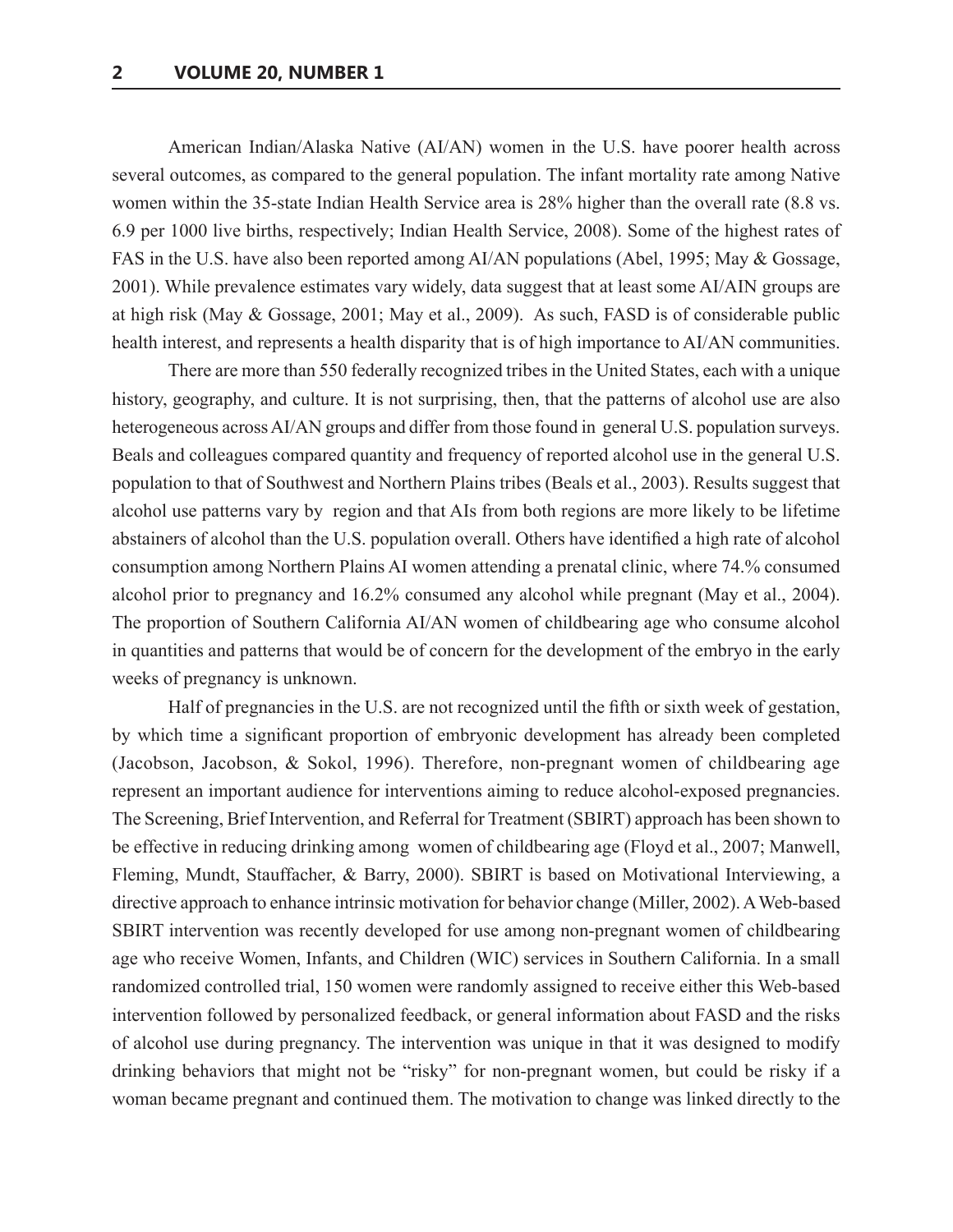health of a future baby. In this study, both conditions (the general information and the Web-based intervention, with or without personalized feedback) resulted in reduced risky drinking occasions for women (Delrahim-Howlett et al., 2011). Study participants rated this brief Web-based intervention as both feasible and acceptable.

Culturally appropriate and individually tailored health promotion efforts are sometimes more effective than generalized approaches (Kreuter, Oswald, Bull, & Clark, 2000; Skinner, Campbell, Rimer, Curry, & Prochaska, 1999). However, it is unclear whether this is the case for programs aimed at preventing or treating substance abuse among AI/AN women. A limited number of studies, generally focused on FASD prevention, have evaluated the effectiveness of alcohol treatment and prevention approaches for AI/AN women (Masis & May, 1991; Montag, Clapp, Calac, Gorman, & Chambers, in press; Peterson, Berkowitz, Cart, & Brindis, 2002). Many interventions are not rigorously evaluated and their program results are often not published in peer-refereed journals, so it is difficult to ascertain whether culturally appropriate substance use prevention programs are more effective in changing behavior than are standard approaches (Hawkins, Cummins, & Marlatt, 2004; Hodge, Jackson, & Vaughn, 2010; Montag et al., in press). Despite a lack of clear evidence, researchers working with AI/AN populations have emphasized the importance of both community involvement and cultural relevance in interventions, and have demonstrated the positive impact of culturally appropriate approaches to substance use prevention programs (Baydala et al., 2009; Hawkins et al., 2004; Jiwa, Kelly, & Pierre-Hansen, 2008; May & Moran, 1995; Montag et al., in press; Noe, Fleming, & Manson, 2003).

We describe the planning and development phase of a Web-based SBIRT intervention to reduce alcohol-exposed pregnancies among AI/AN women representing nine tribes in Southern California. The purpose was to engage Native women, community leaders, and Indian Health clinic staff members in the process of adapting an existing theory-based intervention, which has proven effective in other populations, for use in one AI/AN community by making it culturally appropriate and including relevant individualized feedback messages. Given the heterogeneity in alcohol use among Native women (Collins & McNair, 2002), we aimed to develop a site-specific program for this region. We summarize the process of recruiting participants; obtaining and incorporating feedback; and modifying the intervention design and content to make it culturally appropriate, understandable, accessible, and relevant to AI/AN women of childbearing age. Our methods and experiences could be useful as a guide to other researchers and practitioners involved in modifying existing programs for cultural appropriateness, particularly with AI/AN populations.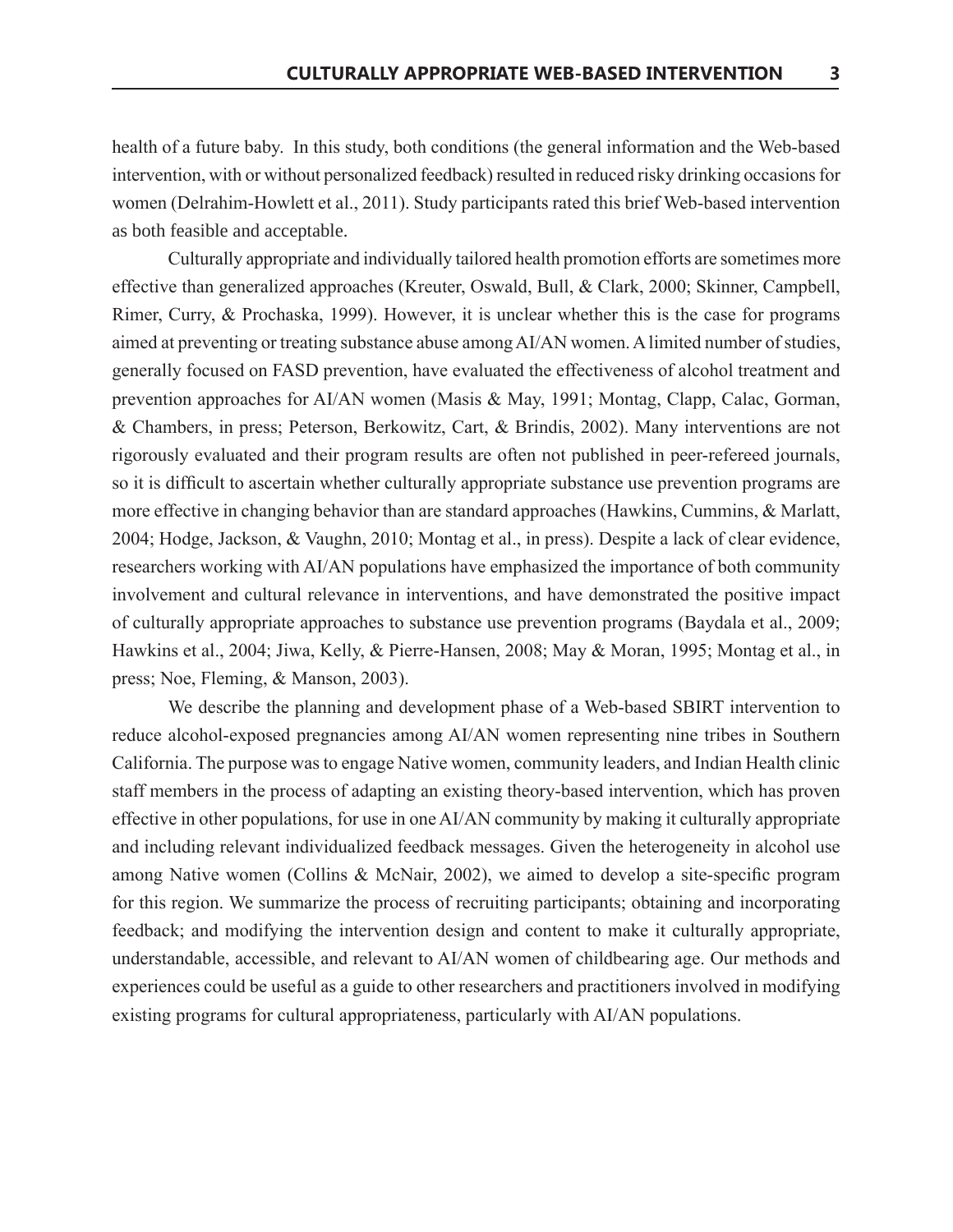#### **METHODS**

The planning and development phase, conducted over the first year of the project, included preliminary qualitative research and community outreach to adapt the intervention culturally. The original project aims proposed 4-6 focus groups with AI/AN women of childbearing age (18-45) years old) and Native and non-Native key informants (clinic staff who had familiarity and experience with the topic and population). Focus groups were conducted between April and October 2010. The primary aims were to evaluate an existing Web-based SBIRT program designed to prevent risky alcohol use among women of childbearing age (Delrahim-Howlett et al., 2011); and modify elements of this program for AI/AN women in this Southern California community, including cultural appropriateness, comprehension, accessibility, and relevance.

The planning and development phase also included discussions with and feedback from tribal board members, the Medical Director of the local Indian Health clinic, medical and behavioral health clinic staff, and outside consultants with experience in alcohol use prevention research among AI/AN populations. The purpose was to ask these individuals to assist in the development of a culturally appropriate program, gain support from clinic staff and the tribal community, encourage community engagement, and integrate with existing research projects in the community and with ongoing clinic activities. Feedback was obtained through presentations to tribal board members and clinic staff, and informal discussions with clinic staff and consultants.

Methods of focus group recruitment included flyers posted throughout the clinic, flyers given directly to patients by health care providers, verbal and written information provided by research assistants in the clinic waiting rooms, and informal word of mouth. Women interested in participating were asked to contact a study research assistant based at the clinic who provided more information and enrolled participants. We conducted groups with both key informants and Native women of childbearing age. We aimed to notify as many Native women, ages 18-45 years, as possible about the opportunity to participate in one of the focus groups. We sought to include women from different age groups, and both mothers and women who had not had children. Five women of childbearing age who consented to participate did not attend a focus group. Three women of childbearing age and one key informant completed an individual interview rather than a focus group because of low attendance and scheduling challenges.

This study was approved by the Institutional Review Boards of the local Indian Health clinic, University of California San Diego, and San Diego State University. Each participant completed oral and written informed consent procedures prior to the focus group or interview. With participant consent, each focus group session/interview was audio-recorded using a tabletop digital recorder. Focus groups/interviews were facilitated by the study coordinator and Native research assistants trained in qualitative interviewing. We used a semi-structured interview guide with open-ended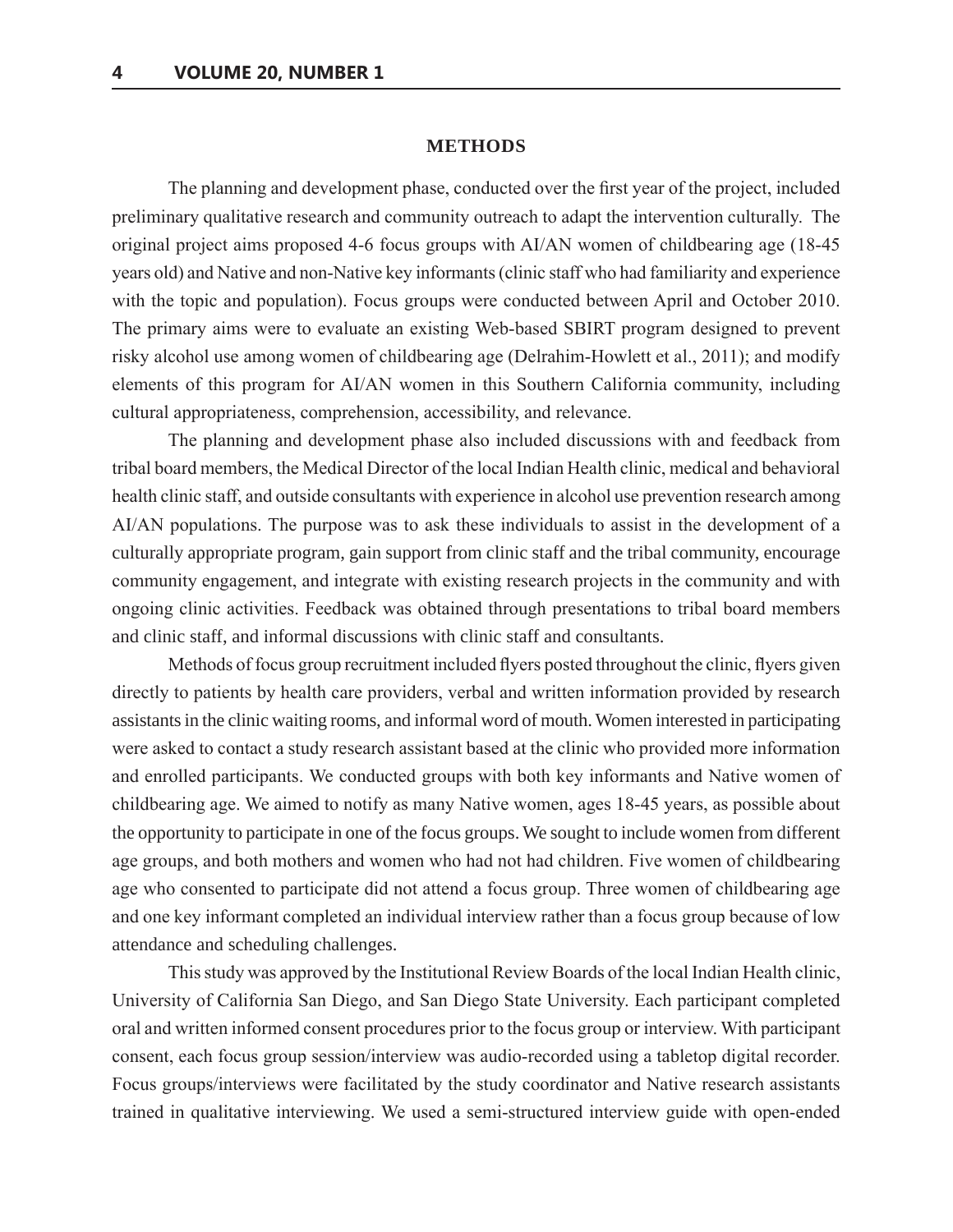questions; focus groups/interviews were 1-2 hours in length. Participants received a \$20 gift card. During the focus groups/interviews, participants were asked to review each section of the Web-based program and comment on the following: overall program design; program name; colors, images, and graphics; ease of use; perceived community receptivity; comprehension of specific wording; comfort in completing the program; relevance of personalized feedback messages; relevance for community; general suggestions for improvement; and ways to increase cultural appropriateness of the program. These core items were included in all groups, but the interview guide was also flexible to encourage conversation and allow for new topics of interest to arise. Due to its length, the full guide is not included here; examples of interview questions included: What do you think about the way these images/words look? What do you think your friends and relatives would think about this program? What do you think about the information in this section? Can you think of anything that would make this program more meaningful and capture women's attention?

We transcribed all focus groups/interviews and used cross-case, inductive analysis to identify themes, sub-themes, and patterns in the data (Patton, 1990). The analysis of focus group data including reading text, coding data and developing themes, reducing data to essential points, and identifying key modifications— was an iterative process and continued though the data collection process. Two researchers independently reviewed the data and began developing codes, themes, and sub-themes. The final themes required consensus between the two coders and were finalized after rechecking the original transcripts to ensure that the meaning and intent of the participant comments were accurately captured. After completing analyses and incorporating key modifications, we tested the revised Web-based program during three individual interviews where participants were asked to evaluate and provide detailed comments on the revised program. Because of serious confidentiality concerns within the community, we elected not to provide any identifying details of participants in our results.

## **RESULTS**

## **Recruitment and Participation**

A total of 21 participants—15 AI/AN women of childbearing age and 6 key informants attended focus groups or were interviewed individually, and two Native women of childbearing age returned to test the revised Web-based program. Focus groups and interviews consisted of 1 to 6 participants each.

5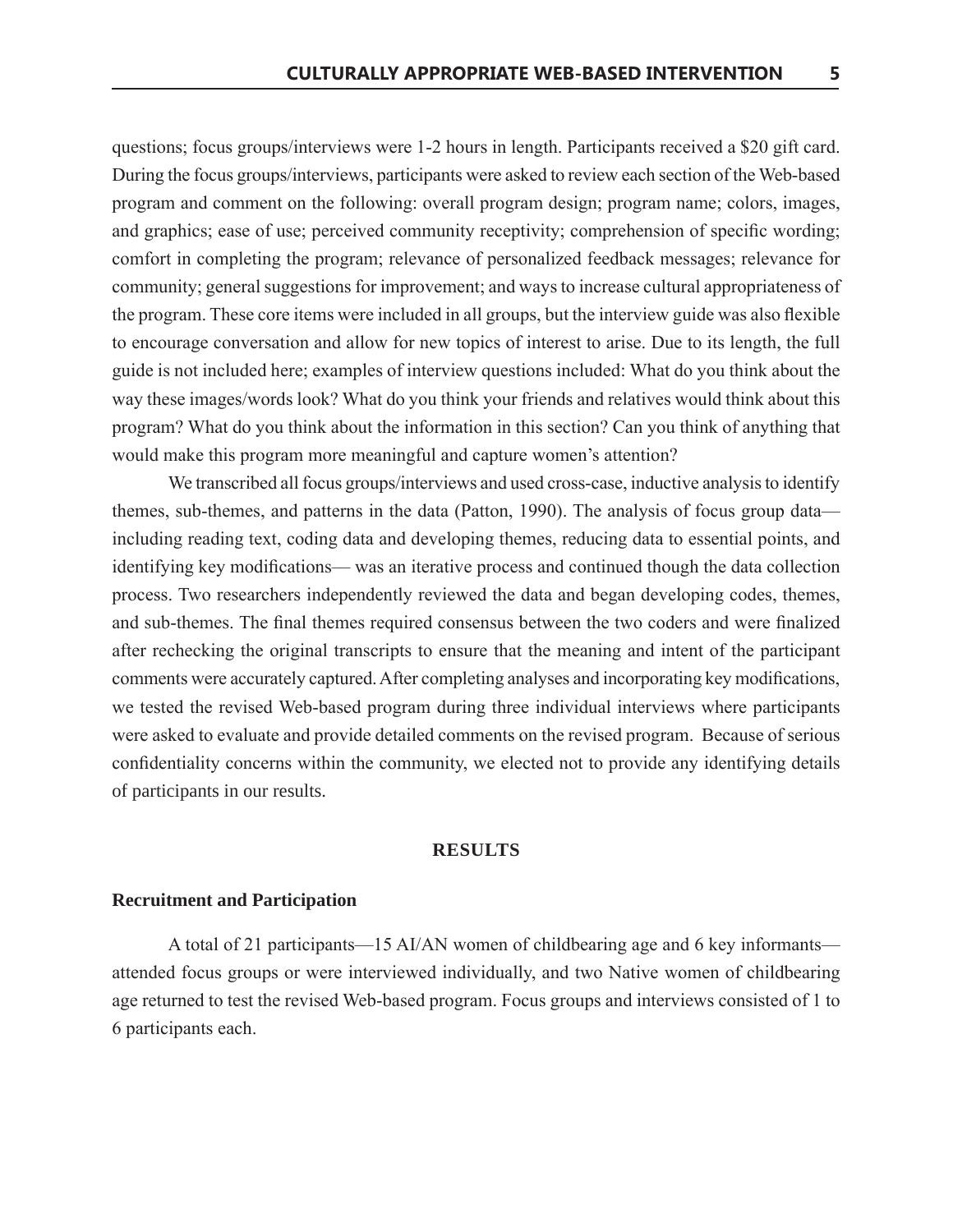#### **Focus group results**

Generally, participants had a positive response to the program and liked the Web-based format. One participant reported, "I think it's good [that it's Web-based] because some people would maybe be embarrassed to enter some information to a stranger, and about their family history, some people get weirded out." Several participants also reported that the program might help raise awareness about alcohol use during pregnancy. One young woman said:

It's good! It kind of scares you straight for a little bit. You don't normally see this, you just think, Oh a couple of drinks, but you know, really, health-wise it's a lot of calories. It hurts your health and your baby, it's sad. But our generation or people that live around here, and who probably didn't know they were pregnant, are out drinking.

Participants identified five key areas to address to facilitate making the intervention culturally appropriate, understandable, accessible, and relevant to AI/AN women of childbearing age in this community.

**1. Make the program more personal and relatable to women by including pictures and a personal story about having a child affected by alcohol use during pregnancy**

Following the advice of the Native women participants, we changed the graphics and colors throughout the program, incorporating earth-tone colors and modifying graphics to make the content more understandable. We also added a logo designed by Native staff and volunteers that was intended to appeal to a broad range of women in the community. The logo featured a medicine wheel with four silhouettes of women across different life stages (adolescence, pregnancy, motherhood, and older adult). Because participants also felt it would make the program more personal and relatable, we included pictures of Native women, babies, and children. Another important change was the addition of a short audio clip from a Photovoice exhibit entitled "Picture This" (Healthy Generations Family Support Program, 2008). This project involved giving cameras to women from Sioux Lookout and asking them to use the pictures they took, along with their words, to express their points of view and experiences as parents of children with FASD. With this video clip, we were able to address a specific shortcoming identified by focus group participants by incorporating the oral tradition that is important in many Native cultures.

#### **2. Emphasize confidentiality**

Because participants identified confidentiality as a critical concern, we included a written confidentiality statement on the home page emphasizing that all answers would be kept confidential and would not affect medical care received now or in the future. We also created a brief video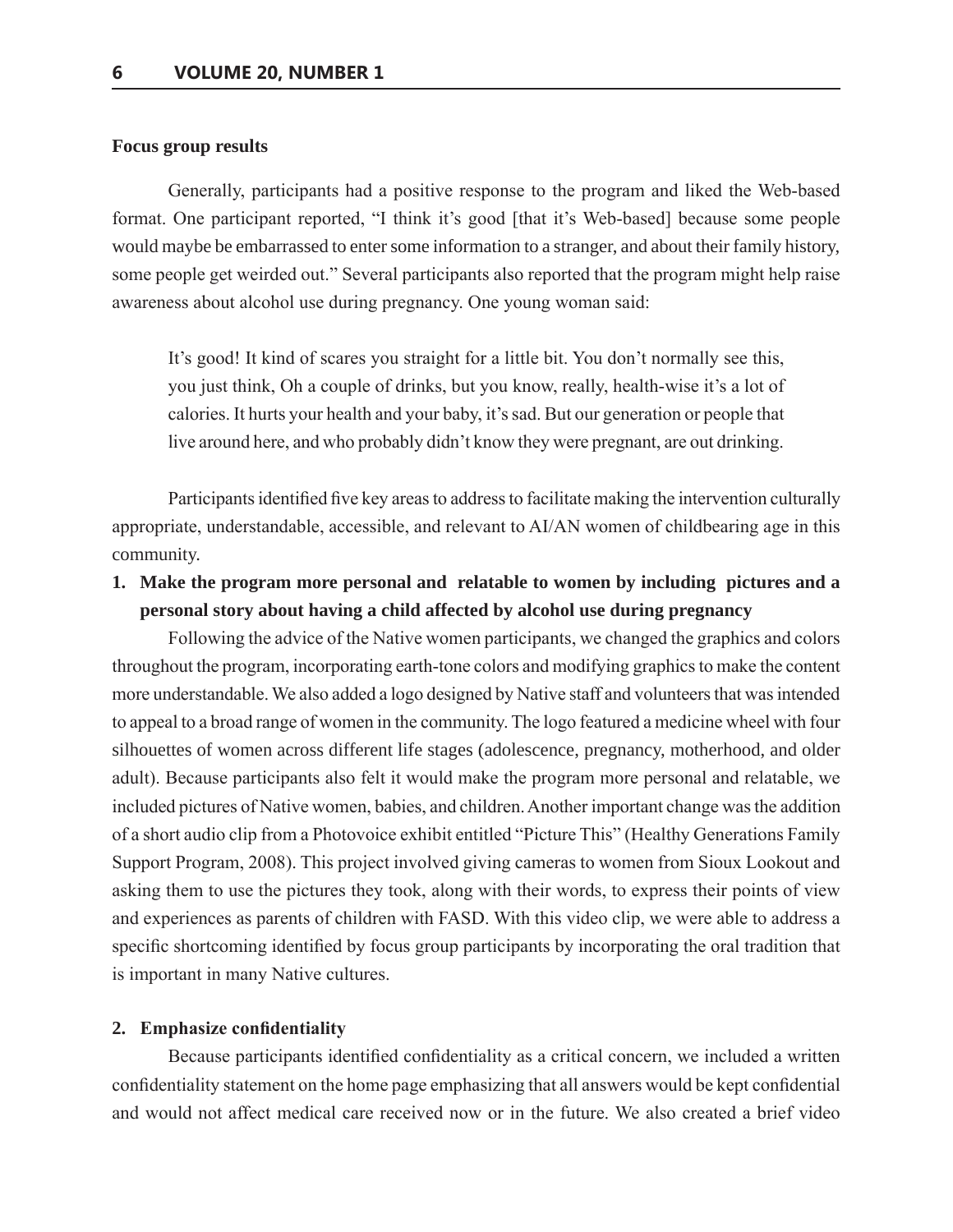introduction to further emphasize confidentiality. The video was about 1 minute in length and introduced the purpose of the program, emphasizing that answers to questions and personalized feedback were confidential, were for personal use alone, and would not be seen by others, including health care providers. Focus group participants identified a trusted health care provider who has served the community for over 35 years to be featured in the video. In planning for the intervention, we also developed strategies to ensure availability of a private office space where participants would be able to complete the intervention within the clinic, where it would implemented during the study.

## 3. Incorporate family and community orientation

Women discussed both family and community culture as important influences on alcohol use behavior in this community. One Native woman described the role of family this way:

Well I think the family plays a huge role. I would say probably a greater role in an individual's life out here than it does in the general population, just because we are so intertwined and so it really depends on the family members on what decisions the family is going to make. Like if she has family members who are active in their alcoholism, she's going to be influenced and really it's because the messages that she's hearing from them could be so different than what she might be hearing from people who are choosing not to drink.

While this program is not designed to modify behavior at the family or community level, we were able to honor these values by emphasizing during the video introduction described in Theme 2 that the information provided in the intervention was for the benefit of the individual, family, and community. For example, the introduction stated that the program was designed for "you and other women in our community" and discussed importance of healthy lifestyle choices for all women who are pregnant or may become pregnant. We also included important tailored feedback messages about the influence of family alcohol use on future risk of alcohol dependence, as well as recommendations about the importance of spending time with family and friends who do not drink.

When participants were asked what women in the community would think of this program, feedback was mixed. One woman reported a positive outlook, saying:

I liked the family risk part, mine was really high, which I assumed it would be, but it was an interesting part of the feedback section. A lot of people don't realize that if your family has drinking problems, you are more predisposed to having a higher drinking risk as well.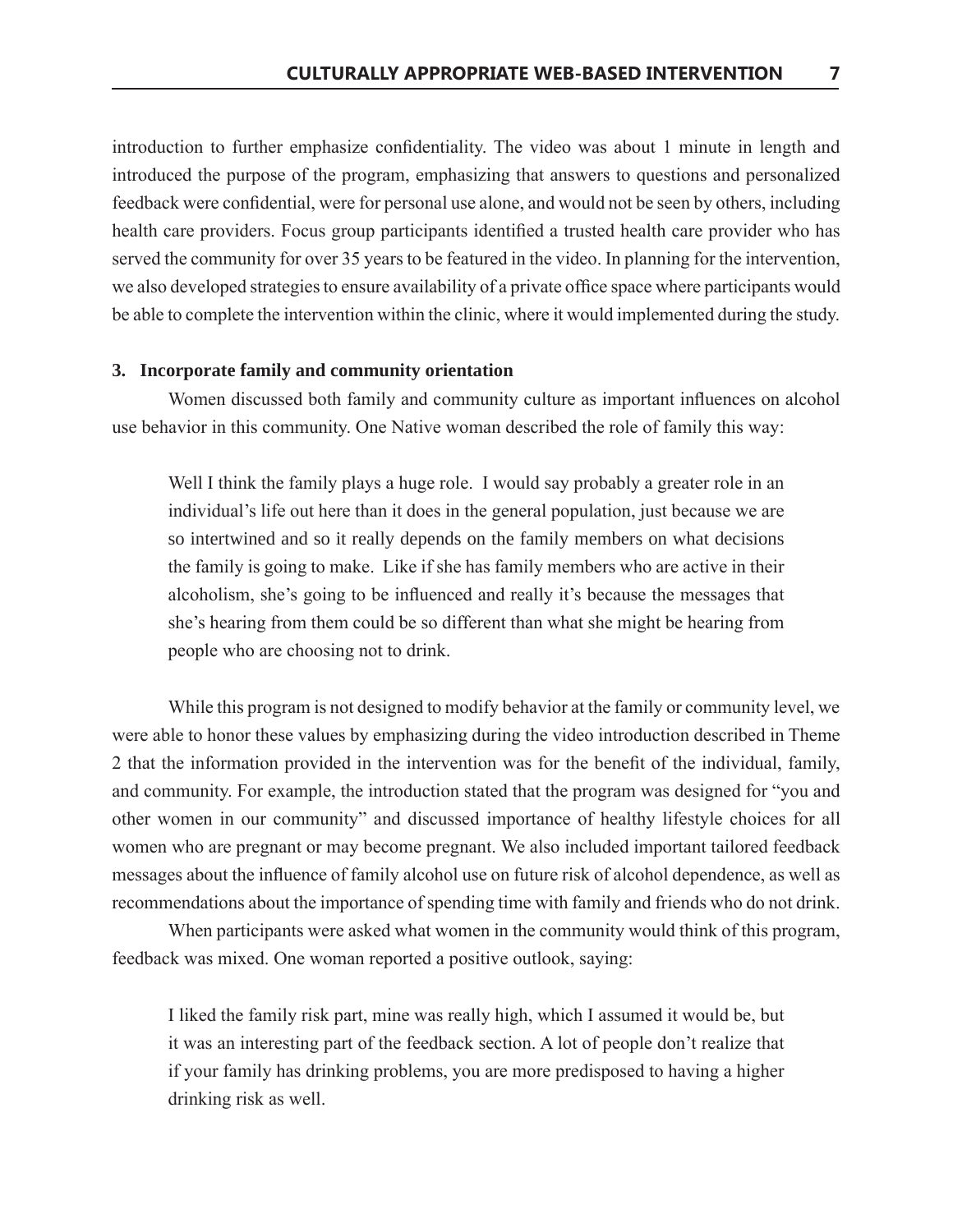However, another had a more pessimistic perspective, reporting that her friends and relatives "would probably laugh at it. They are all alcoholics."

## 4. Tailor content to our community

We modified the wording used in the program, including feedback messages, to improve relevance and understanding. For example, participants advised us that women in the community would prefer if we described the bloodstream using the words "blood system." In the series of questions evaluating alcohol use, we included examples of common drink types such as alcoholic energy drinks. We also added information to address perceived norms about widespread alcohol use among young women in the community. As one woman reported, "The feedback section] said that 50% of women don't drink at all, which I thought was interesting, because I honestly don't know anyone else besides myself that doesn't drink!" To adjust perceived norms about drinking, the Screening, Brief Intervention, and Referral for Treatment approach includes feedback to compare an individual's drinking with the norm of someone in a relevant, similar population. Overall, focus group participants reported a dislike for having their own drinking behavior compared with that of the general U.S. population, and felt it irrelevant. We hoped to obtain reference data that included AI/AN women of childbearing age with the same or similar tribal affiliation, but these data are unavailable. As an alternative, we added the following true/false question to adjust norms: "Most women aged 18-44 who are members of Southwest tribes currently drink alcohol." When a user answers the question, the feedback explains the results of a recent study reporting that most women of childbearing age who are members of Southwest tribes are not current drinkers (Beals et al., 2003)

## 5. Include more information about how women's alcohol use can negatively impact children's health.

Focus group conversations identified some common myths about alcohol use during pregnancy in this community. One participant said:

Yeah I remember the misinformation. I remember friends telling me like it's okay to drink as long as you only drink... Old wives tales mix with misinformation and you get things like "It's okay to drink as long as you only drink in the morning so your body metabolizes it". Or "It's okay to drink wine". Like I said, with my first pregnancy, I heard it was okay if you did everything. Like drugs in moderation, or drinking as long as you followed the rules. I heard you could smoke cigarettes like a chimney as long as you smoked lights.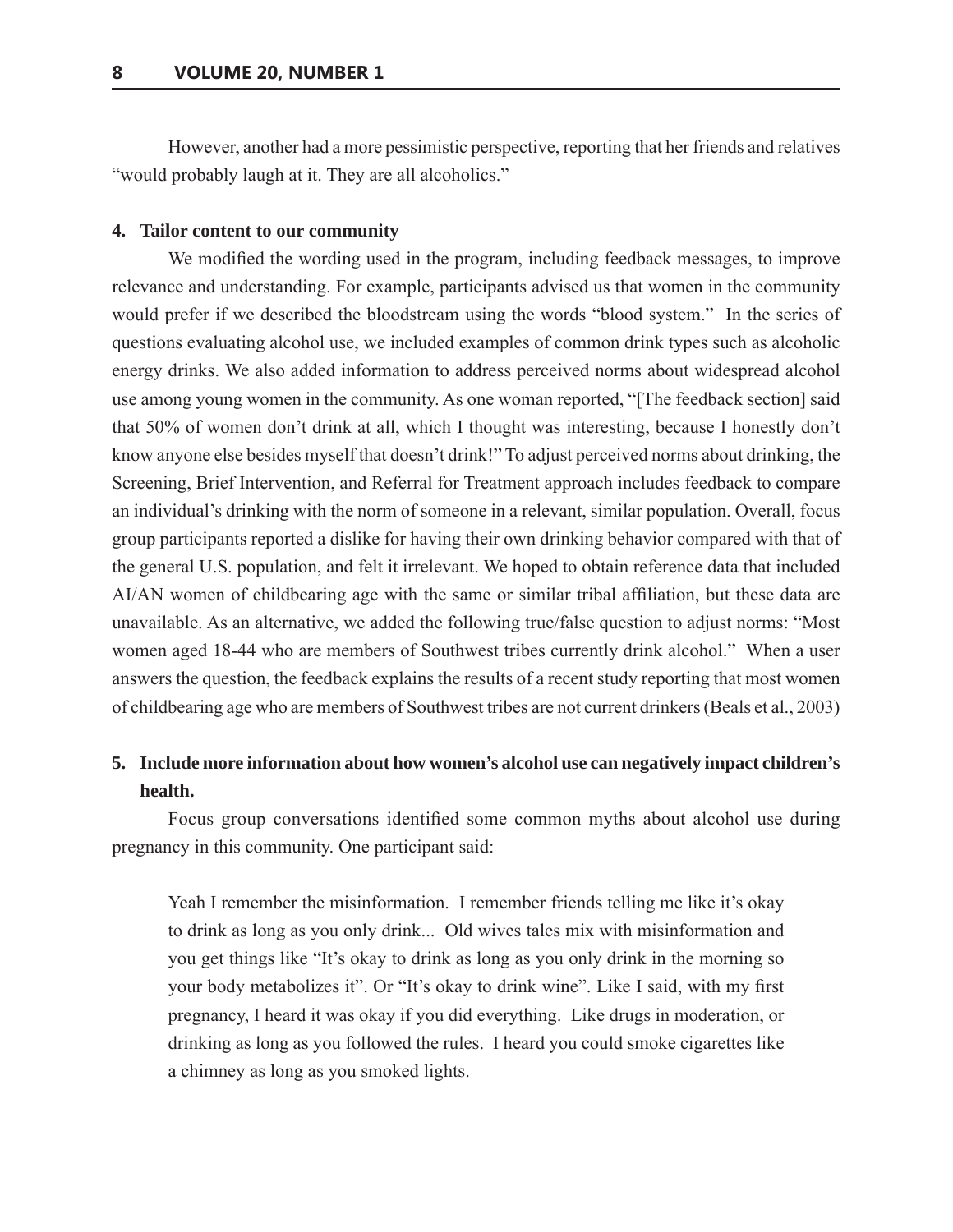We added a series of true/false questions to help dispel some of these myths, including the perceived safety of drinking wine during pregnancy, drinking in the morning, and drinking beer to help with nausea. In addition, we developed 16 individually tailored, computer-generated feedback messages to encourage changes in alcohol use, or continued healthy practices, based on current contraception use, pregnancy status, and reported alcohol use over the past 2 weeks. Finally, we added significant content on the importance of avoiding alcohol use during pregnancy, even before pregnancy is recognized, as well as information about FASD, emphasizing that alcohol use during pregnancy has a lifelong impact on children, but this impact is completely preventable if alcohol is avoided during pregnancy.

## **DISCUSSION**

The main goal for the planning and development phase of the study was to modify an existing Web-based SBIRT intervention to create a culturally appropriate intervention for prevention of alcohol-exposed pregnancies among AI/AN women in Southern California. While other FASD prevention programs have been developed and demonstrate the importance of incorporating the local culture, circumstances, and norms of AI/AN communities (May, 1995; May & Moran, 1995), we are aware of no other Web-based programs. This planning and development phase was critically important and resulted in significant changes to the content and design of the Web-based SBIRT. Importantly, it also provided the opportunity for community involvement and for researchers to begin building trust with women in this community.

Participatory research methods are increasingly recognized as central to successful community-research partnerships, particularly for addressing health disparities (Macaulay et al., 1999; Wallerstein & Duran, 2006; Williams et al., 2010). While it is unclear whether a culturally appropriate program will be more effective in changing women's drinking behavior during pregnancy (Hawkins et al., 2004; Hodge et al., 2010), the process of engaging the community and gaining feedback on community priorities in the early phases of research was essential. Focus group participants also emphasized the value of cultural appropriateness, saying that interventions, including the language within them, must be understandable to the average community member and delivered only after consulting with tribal members. Consistent with other research (Williams et al., 2010), women in this community perceived a lack of benefit from research studies and general skepticism of research. One Native woman said:

Indian Health needs to do a study and have the results out in that community all the time, not on a Web site, not in a library...Everybody does health surveys. Smoking,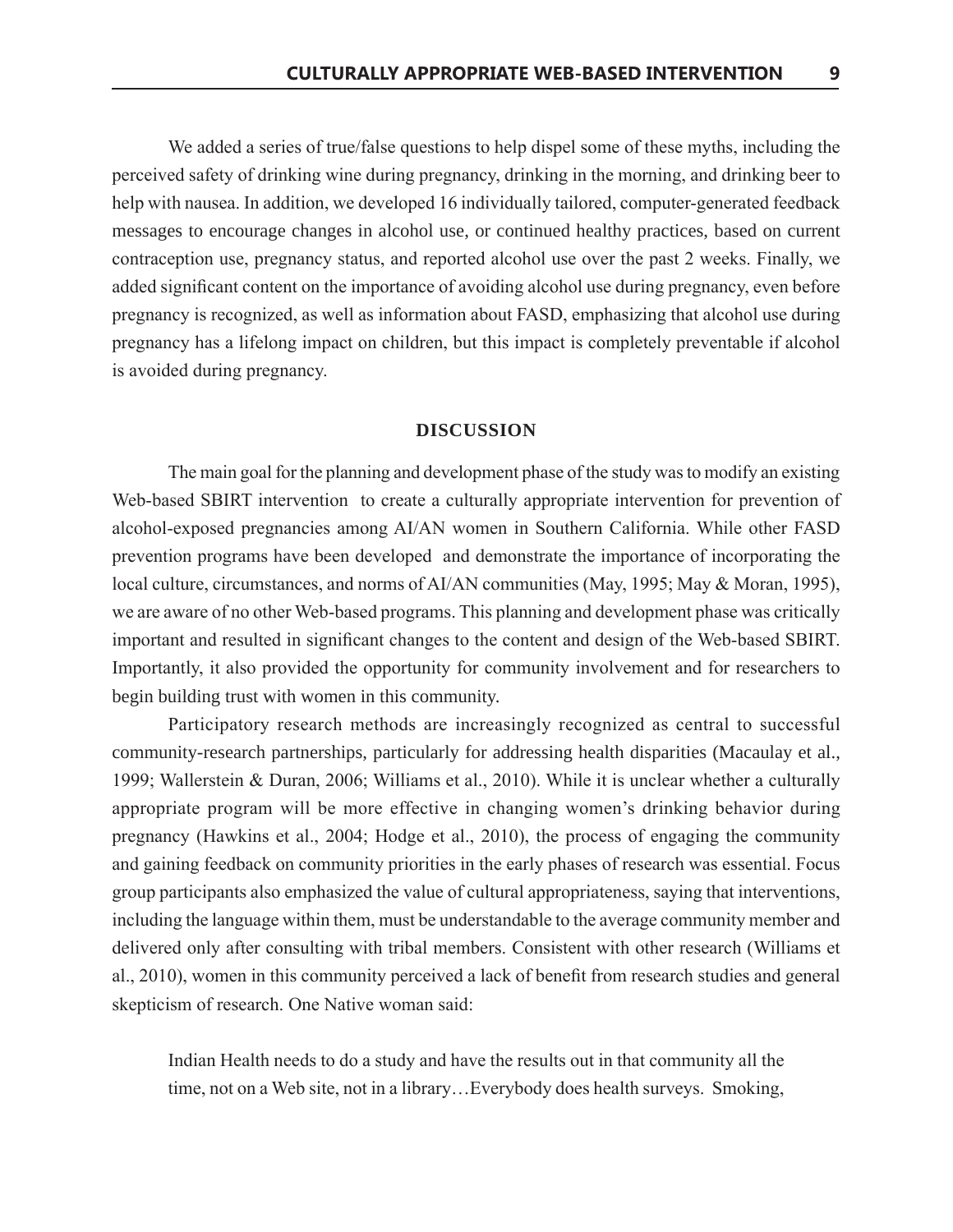drinking, you know it. Hey, this is my life, all I've ever heard about is studies, I've never seen the results in my community. I've never had anyone come to me and be like, I need to tell you this. Ever!

Another added "Every anthropologist, every historian has come and taken from us and done nothing but take and they never give back." This distrust of research is not surprising given historical research abuses, including coerced sterilization of women and controversial genetic research involving the Havasupai people (Mello & Wolf, 2010; Torpy, 2000). Although participants were not asked specifically about their feelings toward research studies, they mentioned these examples as a reason why some in the community might be hesitant to participate in a study. These comments reinforce the need for continued involvement of community members in research.

Throughout the planning and development phase, early discussions with tribal leaders, the Medical Director of the clinic, clinic staff, and consultants were also essential. The Medical Director played a significant role with intersecting obligations as a clinician, tribal member, Co-Principal Investigator on this study, and Co-Leader of the Native American Research Centers for Health which has a mission to decrease health disparities between AI/AN populations and other groups in California. His leadership allowed us to successfully engage tribal board and community members, educate and involve clinic staff, identify key informants for focus groups, plan for possible barriers, and develop solutions to support the acceptance and success of the study within the clinic and community.

We also experienced some unique challenges to conducting this study within the structure of an Indian Health clinic. Time for IRB approval was significantly longer than expected. This delay was due in part to the involvement of three collaborating institutions. Our experience indicates a need to plan for 12 months of development time to accommodate review and re-review of protocol and promotional materials, including iterative amendments by three IRB committees. Another significant challenge was lower-than-expected participation by Native women. Even after extensive clinic-based recruitment efforts by clinicians and research staff, only about 30 women expressed interest in participating in a focus group and even fewer attended. The best participation rates came by reaching out through informal networks, such as word of mouth, and by holding focus groups/ interviews during midday lunch breaks so that clinic staff could participate. Finally, we identified a concern among community members that research activities would not be distinct from clinical medical care. This concern may, in part, explain why recruitment efforts in the clinic were less effective than community-based informal recruitment. While the clinic offers an ideal location for recruitment, it appears important to increase awareness that research is being conducted for the benefit of the community as a whole and is separate from services provided by the clinic.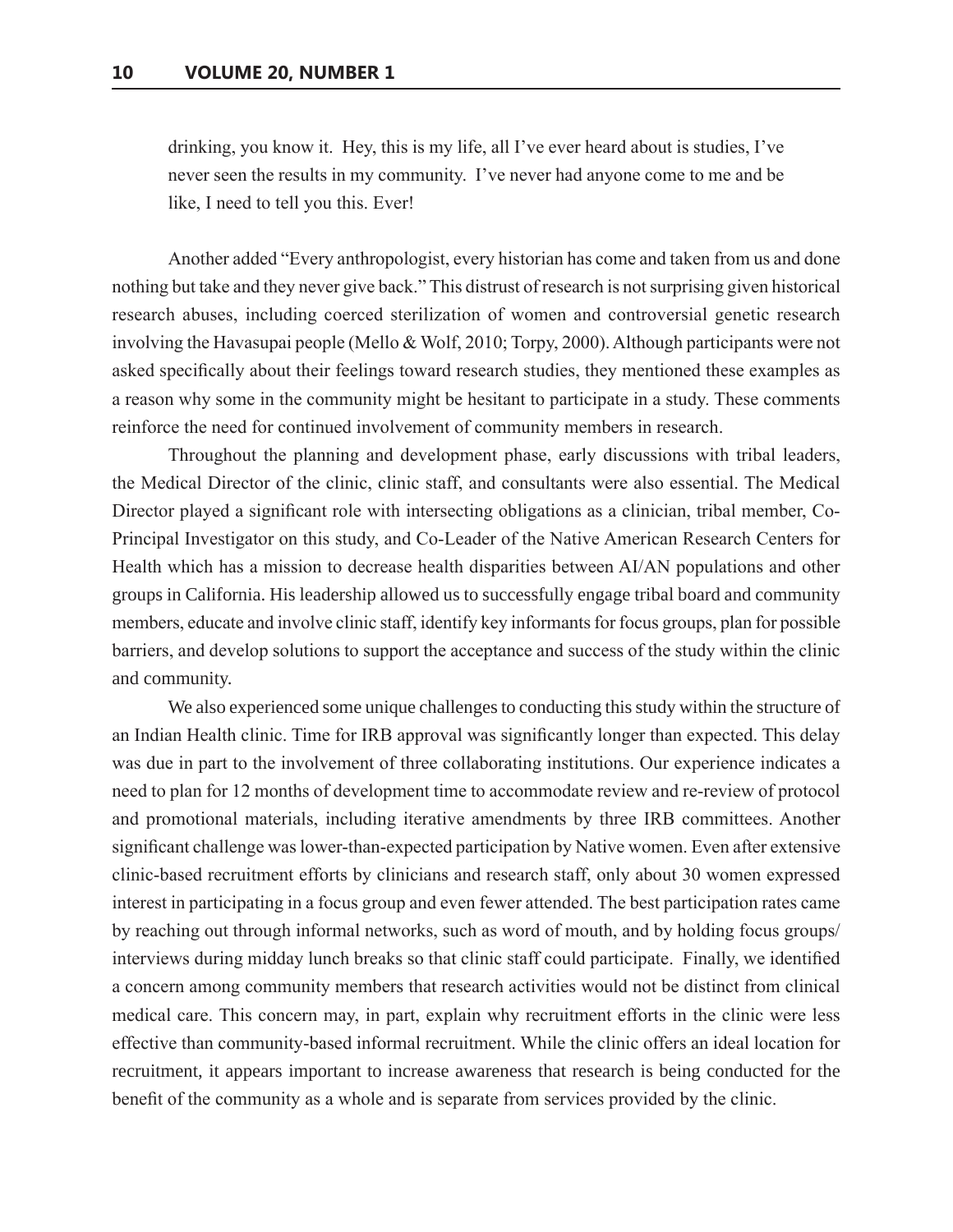The qualitative component of the study has both strengths and limitations. Important strengths include the fact that focus groups/interviews represented both a diverse group of AI/AN women from several Southern California tribes and key informants, such as clinic staff, who have extensive experience working with Native women in this region. However, study participation rates were lower than expected and some focus groups contained only one or two women. While this individual-level feedback was valuable, it lacked the synergistic discussion that occurs in focus group settings. As with all qualitative research, results are not representative of all AI/AN women of childbearing age. It is likely that additional modifications would be needed for use in other tribes and regions. Such changes could include modifications to the text to increase comprehension, modifications to the design to appeal to the unique culture and aesthetic of the community, and content changes to address community-specific needs for knowledge and understanding about the risks of alcohol use during pregnancy. Although we did not find that tribal concepts regarding prevention of alcohol use during pregnancy were significantly different enough to warrant more sweeping changes to the intervention, this may not be the case in other regions.

The planning and development phase of this study provided an opportunity to involve community members, tribal leaders, and clinic staff in the research process as well as to modify an existing Web-based SBIRT intervention to be culturally appropriate and relevant to Native women in this region. While it is unclear whether this effort will result in a more effective behavioral intervention, this process allowed us to develop important relationships and trust within the community, without which we could not move forward. In particular, women in this community have emphasized the importance of cultural appropriateness and inclusion of tribal members in all phases of research. Both AI/AN women in this community and clinic staff have demonstrated an interest in prevention of FASD and provided positive feedback on the use of a Web-based SBIRT program to prevent alcohol-exposed pregnancies. This program has the potential to provide a culturally appropriate, cost-effective approach to assess and prevent prenatal alcohol use.

#### **REFERENCES**

- Abel, E. L. (1995). An update on incidence of FAS: FAS is not an equal opportunity birth defect. Neurotoxicology and Teratology, 17, 437-443. doi: 10.1016/0892-0362(95)00005-C
- Baydala, L. T., Sewlal, B., Rasmussen, C., Alexis, K., Fletcher, F., Letendre, L.... Kootenay, B. (2009). A culturally adapted drug and alcohol abuse prevention program for Aboriginal children and youth. Progress in Community Health Partnerships, 3, 37-46. doi: 10.1353/cpr.0.0054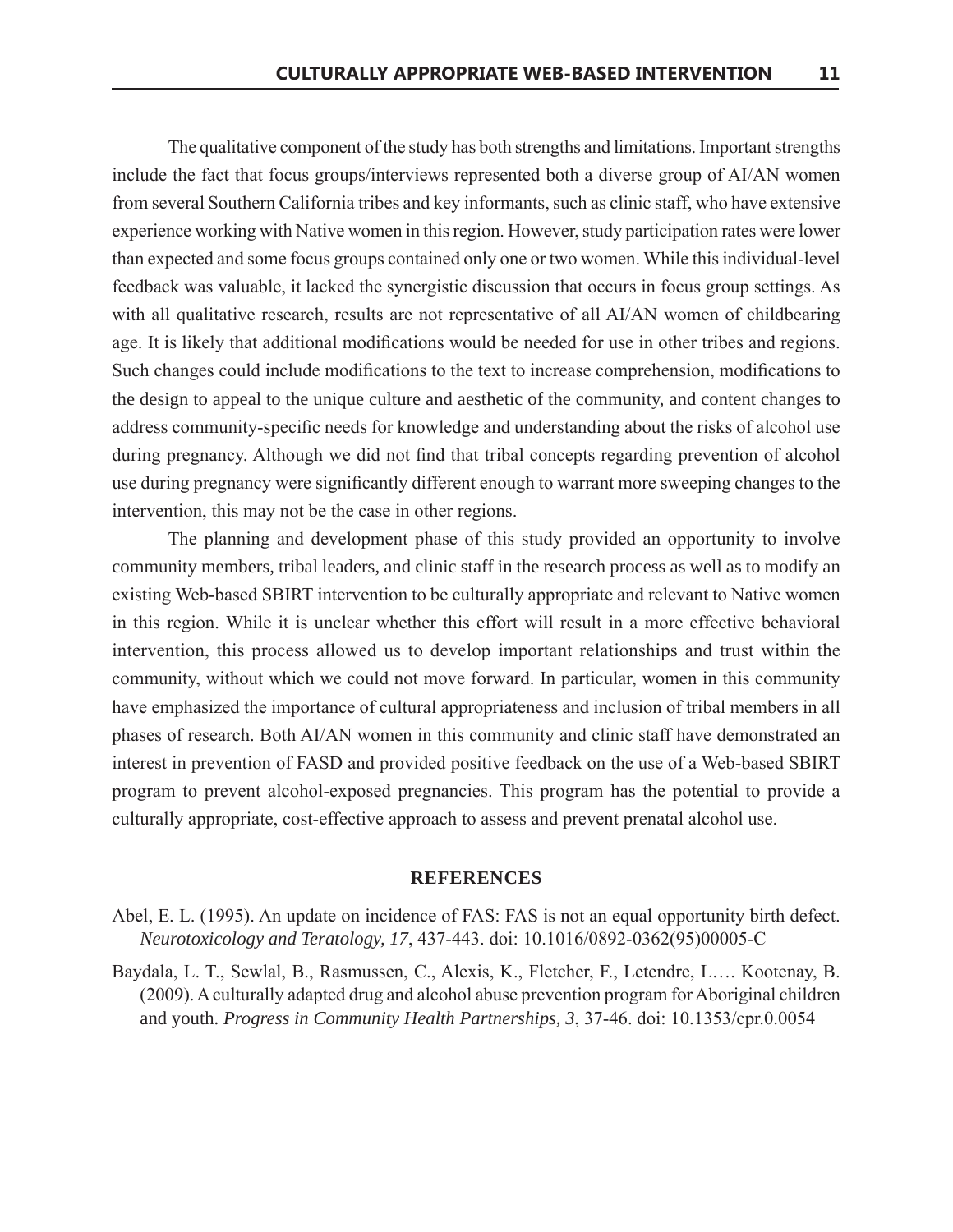- Beals, J., Spicer, P., Mitchell, C. M., Novins, D. K., Manson, S. M., & The AI-SUPERPFP Team (2003). Racial disparities in alcohol use: Comparison of 2 American Indian reservation populations with national data. American Journal of Public Health, 93, 1683-1685. doi: 10.2105/ AJPH.93.10.1683
- Collins, R. L., & McNair, L. D. (2002). Minority women and alcohol use. Alcohol Research & Health, 26, 251-256. Retreived from http://www.niaaa.nih.gov/Publications/AlcoholResearch/ Pages/default.aspx
- Delrahim-Howlett, K., Chambers, C. D., Clapp, J. D., Xu, R., Duke, K., Moyer, R. J., 3rd, & Van Sickle, D. (2011). Web-based assessment and brief intervention for alcohol use in women of childbearing potential: A report of the primary findings. Alcoholism: Clinical and Experimental Research, 35, 1331-1338. doi: 10.1111/j.1530-0277.2011.01469.x
- Floyd, R. L., Sobell, M., Velasquez, M. M., Ingersoll, K., Nettleman, M., Sobell, L.... Nagaraja, J. (2007). Preventing alcohol-exposed pregnancies: A randomized controlled trial. American Journal of Preventive Medicine, 32, 1-10. doi: 10.1016/j.amepre.2006.08.028
- Hawkins, E. H., Cummins, L. H., & Marlatt, G. A. (2004). Preventing substance abuse in American Indian and Alaska Native youth: Promising strategies for healthier communities. *Psychological* Bulletin, 130, 304-323. doi: 10.1037/0033-2909.130.2.304
- Healthy Generations Family Support Program (Producer). (2008). Picture This A Photovoice Project. Retrieved from http://citizenshift.org/node/21022
- Hodge, D. R., Jackson, K. F., & Vaughn, M. G. (2010). Culturally sensitive interventions and health and behavioral health youth outcomes: A meta-analytic review. Social Work in Health Care, 49, 401-423. doi: 10.1080/00981381003648398
- Indian Health Service. (2008). Regional Differences in Indian Health: 2002-2003 Edition. Washington, DC: U.S. Department of Health and Human Services. Retrieved from http://www. ihs.gov/NonMedicalPrograms/IHS Stats/files/RD entirebook.pdf
- Jacobson, J. L., Jacobson, S. W., & Sokol, R. J. (1996). Increased vulnerability to alcohol-related birth defects in the offspring of mothers over 30. Alcoholism: Clinical and Experimental Research, 20, 359-363. doi: 10.1111/j.1530-0277.1996.tb01653.x
- Jiwa, A., Kelly, L., & Pierre-Hansen, N. (2008). Healing the community to heal the individual: Literature review of aboriginal community-based alcohol and substance abuse programs. Canadian Family Physician, 54, 1000.e1001-1007. Retreived from http://www.cfp.ca
- Jones, K. L. (2005). Smith's recognizable patterns of human malformation (6th Ed.). Philadelphia, PA: Elsevier.
- Kreuter, M. W., Oswald, D. L., Bull, F. C., & Clark, E. M. (2000). Are tailored health education materials always more effective than non-tailored materials? Health Education Research, 15, 305-315. doi: 10.1093/her/15.3.305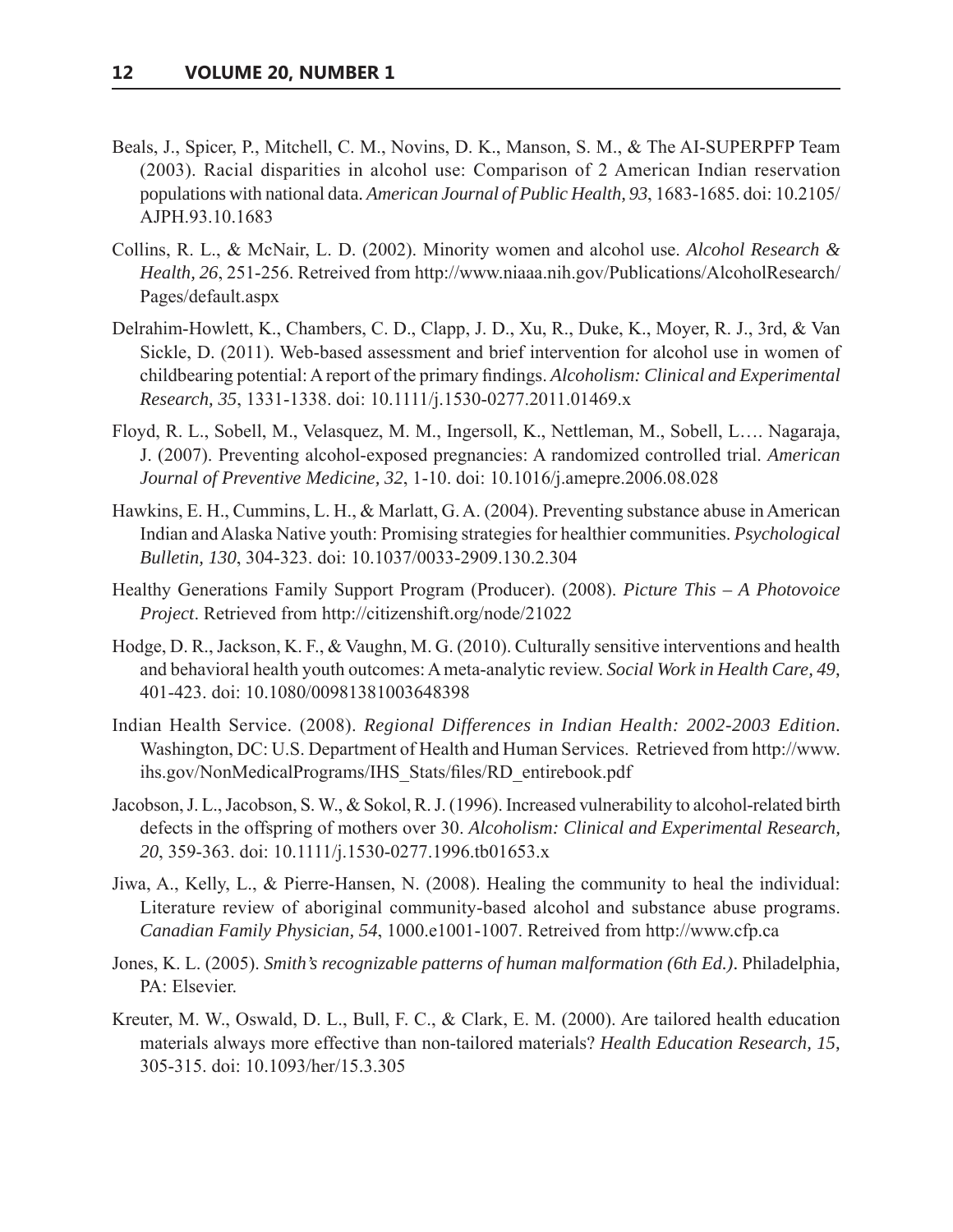- Macaulay, A. C., Commanda, L. E., Freeman, W. L., Gibson, N., McCabe, M. L., Robbins, C. M., & Twohig, P. L. (1999). Participatory research maximises community and lay involvement. North American Primary Care Research Group. British Medical Journal, 319, 774-778. doi: Retrieved from http://www.bmj.com
- Manwell, L. B., Fleming, M. F., Mundt, M. P., Stauffacher, E. A., & Barry, K. L. (2000). Treatment of problem alcohol use in women of childbearing age: Results of a brief intervention trial. Alcoholism: Clinical and Experimental Research, 24, 1517-1524. doi: 10.1111/j.1530-0277.2000.  $tb04570.x$
- Masis, K. B., & May, P. A. (1991). A comprehensive local program for the prevention of fetal alcohol syndrome. Public Health Reports, 106, 484-489. Retreived from http://www.publichealthreports. org
- May, P. A. (1995). A multiple-level, comprehensive approach to the prevention of fetal alcohol syndrome (FAS) and other alcohol-related birth defects (ARBD). The International Journal of the Addictions, 30, 1549-1602. doi: 10.3109/10826089509104417
- May, P.A., & Gossage, J.P. (2001). Estimating the prevalence of fetal alcohol syndrome. A summary. Alcohol Research & Health, 25, 159-167. Retreived from http://www.niaaa.nih.gov/Publications/ AlcoholResearch/Pages/default.aspx
- May, P. A., Gossage, J. P., Kalberg, W. O., Robinson, L. K., Buckley, D., Manning, M., & Hoyme, E. (2009). Prevalence and epidemiologic characteristics of FASD from various research methods with an emphasis on recent in-school studies. Developmental Disabilities Research Reviews, 15, 176-192. doi:10.1002/Ddrr.68
- May, P. A., Gossage, J. P., White-Country, M., Goodhart, K., Decoteau, S., Trujillo, P. M.... Hoyme, H. E. (2004). Alcohol consumption and other maternal risk factors for fetal alcohol syndrome among three distinct samples of women before, during, and after pregnancy. The risk is relative. American Journal of Medical Genetics. Part C, Seminars in Medical Genetics, 127C, 10-20. doi: 10.1002/ajmg.c.30011
- May, P. A., & Moran, J. R. (1995). Prevention of alcohol misuse: A review of health promotion efforts among American Indians. American Journal of Health Promotion, 9, 288-299. Retreived from http://www.healthpromotionjournal.com
- Mello, M. M., & Wolf, L. E. (2010). The Havasupai Indian tribe case-lessons for research involving stored biologic samples. New England Journal of Medicine, 363, 204-207. doi: 10.1056/ NEJMp1005203
- Miller, W. R. (2002). Motivational Interviewing: Preparing peopel for change (2nd Ed.). New York: Guilford Press.
- Montag, A., Clapp, J., Calac, D., Gorman, J., & Chambers, C. (2012). A review of evidence-based approaches for reduction of alcohol consumption in Native women who are pregnant or of reproductive age. The American Journal of Drug and Alcohol Abuse, 38, 436-443. doi:10.310 9/00952990.2012.694521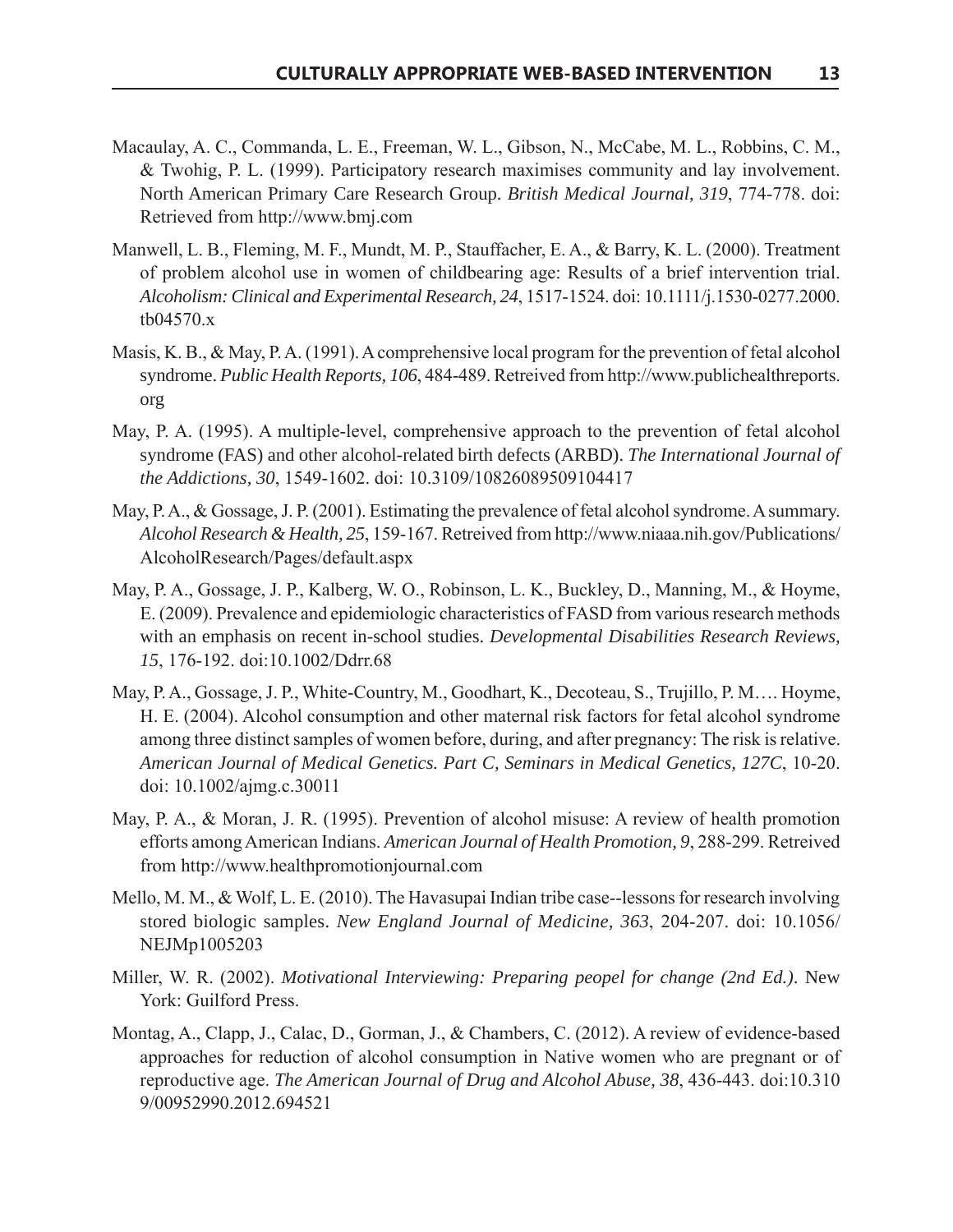- Noe, T., Fleming, C., & Manson, S. (2003). Healthy nations: Reducing substance abuse in American Indian and Alaska Native communities. Journal of Psychoactive Drugs, 35, 15-25. Retreived from http://www.tandf.co.uk/journals/ujpd
- O'Connor, M. J., Brill, N. J., & Sigman, M. (1986). Alcohol use in primiparous women older than  $\frac{30}{120}$  years of age: Relation to infant development. *Pediatrics*, 78, 444-450. Retreived from http:// pediatrics.aappublications.org/
- Patton, M. Q. (1990). Qualitative evaluation and research methods (2nd Ed.). Newbury Park, Calif.: Sage Publications.
- Peterson, S., Berkowitz, G., Cart, C. U., & Brindis, C. (2002). Native American women in alcohol and substance abuse treatment. *Journal of Health Care for the Poor and Underserved, 13* 378. doi: 10.1353/hpu.2010.0688
- Sampson, P. D., Streissguth, A. P., Bookstein, F. L., Little, R. E., Clarren, S. K., Dehaene, P.... Graham, Jr., J. M. (1997). Incidence of fetal alcohol syndrome and prevalence of alcoholrelated neurodevelopmental disorder. Teratology, 56, 317-326. doi: 10.1002/(SICI)1096-9926(199711)56:5<317::AID-TERA5>3.0.CO;2-U
- Skinner, C. S., Campbell, M. K., Rimer, B. K., Curry, S., & Prochaska, J. O. (1999). How effective is tailored print communication? Annals of Behavioral Medicine, 21, 290-298. doi: 10.1007/ BF02895960
- Streissguth, A. P., Barr, H. M., & Sampson, P. D. (1990). Moderate prenatal alcohol exposure: Effects on child IQ and learning problems at age 7 1/2 years. Alcoholism: Clinical and Experimental *Research, 14, 662-669. doi: 10.1111/j.1530-0277.1990.tb01224.x*
- Torpy, S. J. (2000). Native American women and coerced sterilization: On the Trail of Tears in the 1970s. American Indian Culture and Research Journal, 24, 1-22. Retreived from http://aisc. metapress.com/content/120819
- Wallerstein, N. B., & Duran, B. (2006). Using community-based participatory research to address health disparities. *Health Promotion Practice*, 7, 312-323. doi: 10.1177/1524839906289376
- Williams, R. L., Willging, C. E., Quintero, G., Kalishman, S., Sussman, A. L., & Freeman, W. L. (2010). Ethics of health research in communities: Perspectives from the southwestern United States. *The Annals of Family Medicine*, 8, 433-439. doi: 10.1370/afm.1138